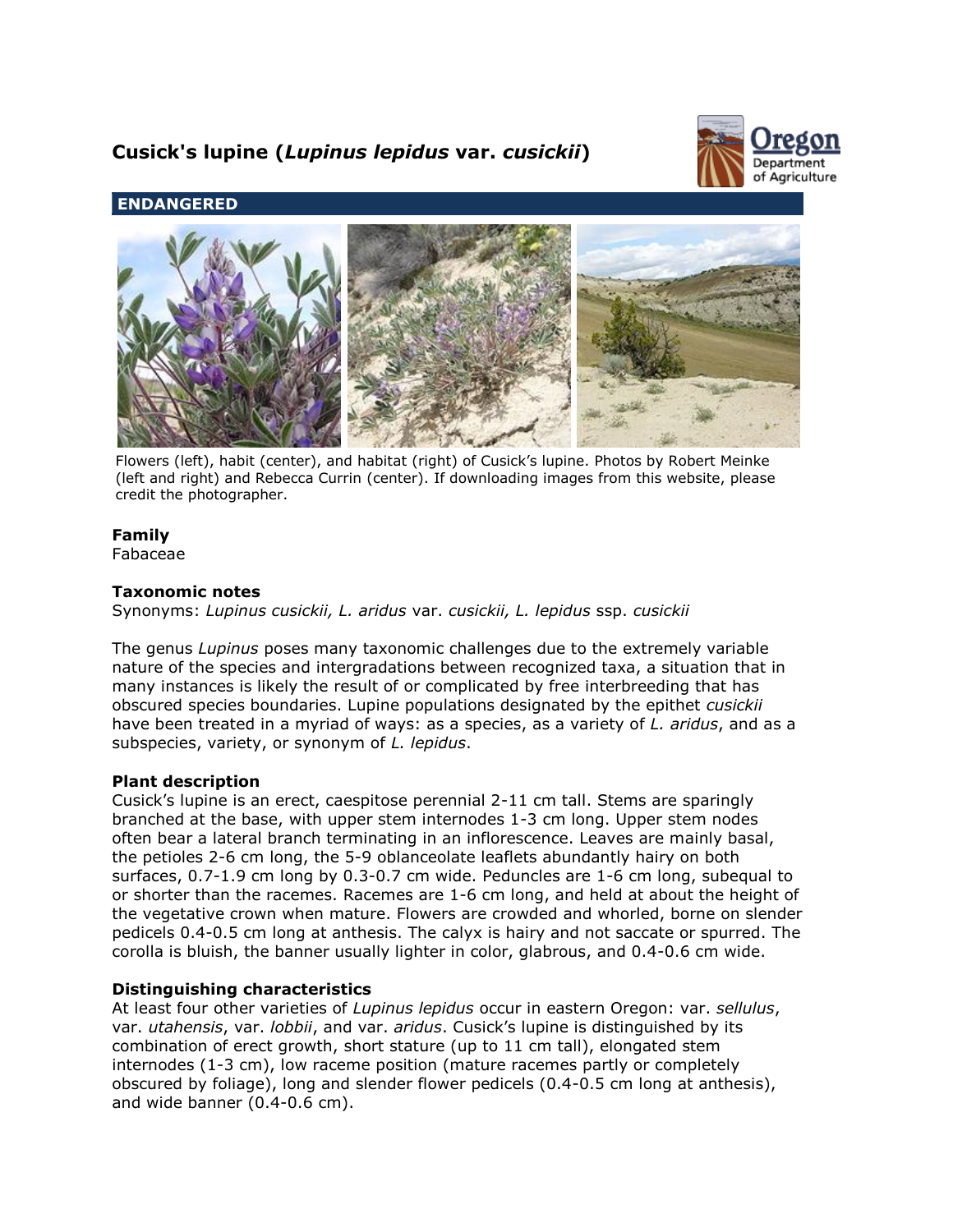#### **When to survey**

Surveys should be completed in July when the species flowers.

#### **Habitat**

Cusick's lupine occurs on eroding hillsides of volcanic ash on moderate to extreme slopes at elevations ranging from 1170-1280 m (2850-4200 ft).

Although the immediate areas occupied by Cusick's lupine are sparsely vegetated, the species is usually associated with occasional junipers and low-growing perennials including *Eriogonum* spp., *Allium* spp., and *Lomatium* spp. Associated annuals include *Mimulus nanus*, *Phacelia lutea*, *Calyptridium umbellatum*, and *Camissonia* sp. Other occasional associates include *Artemisia tridentata*, *Astragalus* sp., *Phlox* sp., and *Silene* sp.

#### **Range**

Cusick's lupine appears to be an extremely localized endemic restricted to the area southeast of the Blue Mountain foothills near the town of Unity in Baker County, Oregon. Only five small populations are known to exist.

#### **Oregon counties**

Baker (possibly Grant, Harney, Malheur, Umatilla)

#### **Federal status**

Species of Concern

#### **Threats**

Little is known about Cusick's lupine or the factors influencing its survival. Potential threats to the species include off-road vehicle use, grazing by livestock and native herbivores, and small population sizes, which may lead to low genetic viability and increased likelihood of extirpation due to stochastic events. Research indicates that annual climatic variation may significantly influence population density and plant performance in Cusick's lupine, suggesting that a series of unfavorable years could pose a serious threat to survival of the species.

#### **Did you know?**

Botanist William Cusick collected the type specimen of Cusick's lupine in 1886 on a hillside above the upper Burnt River, presumably near the town of Unity, Oregon. Watson described the species the following year, naming it in honor of its discoverer.

#### **References**

Broich, S. L. and L. A. Morrison. 1995. The taxonomic status of *Lupinus cusickii* (Fabaceae). Madroño 42:490-500.

Hitchcock, C. L., A. Cronquist, M. Ownbey, and J. W. Thompson. 1961. Vascular plants of the Pacific Northwest. Part 3: Saxifragaceae to Ericaceae. University of Washington Press, Seattle.

Massatti, R. T., A. S. Thorpe, and T. N. Kaye. 2009. *Lupinus lepidus* var. *cusickii* population monitoring in Denny Flat, Baker County, Oregon. Institute for Applied Ecology, Corvallis, Oregon and USDI Bureau of Land Management, Vale District.  $iv + 16$ pp.